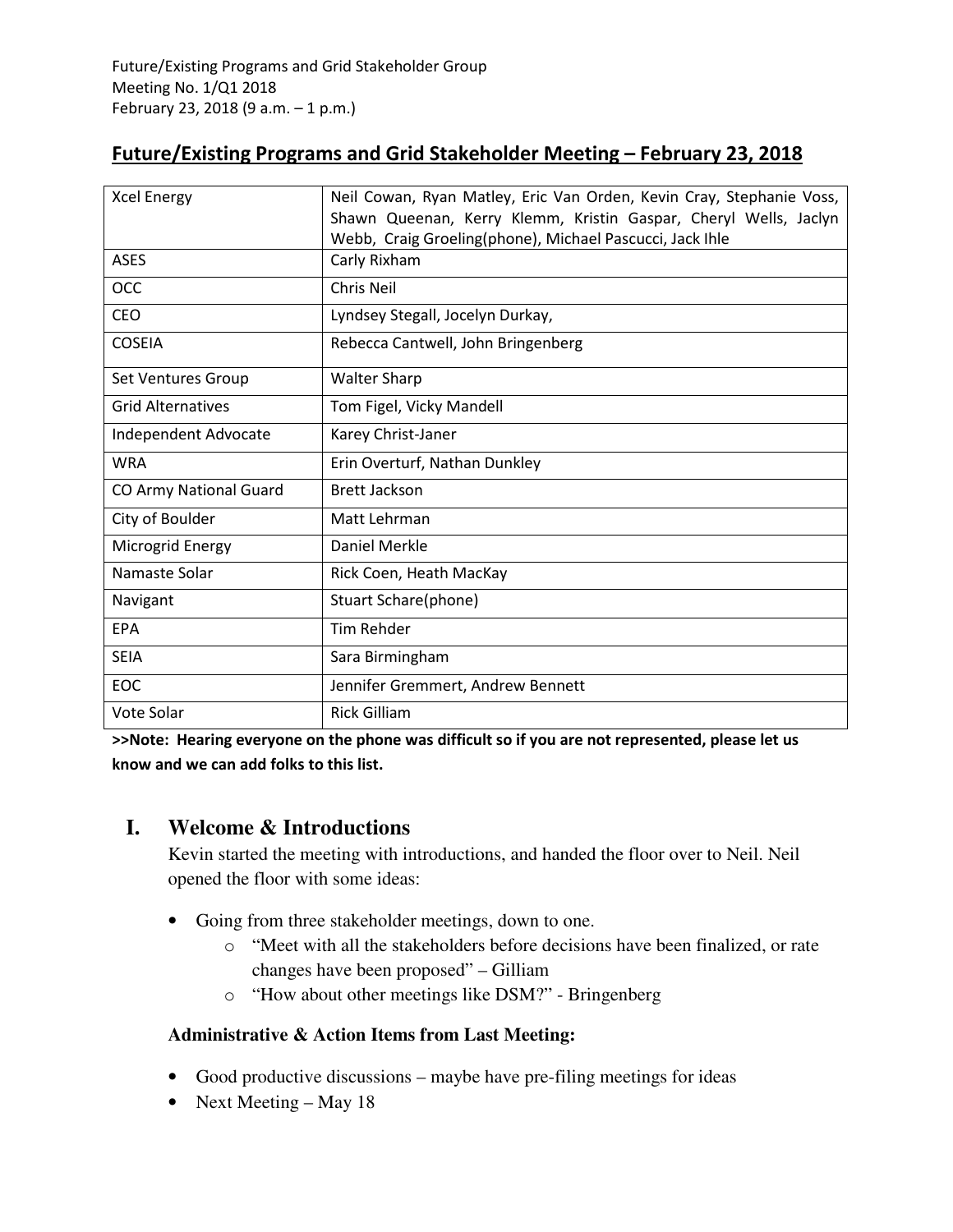# **II. Renewable Connect & Renewable Landing Page Update – Jackie Webb**

# **A. Program Update for 2018**

- 50 MW additional solar
- Capacity based subscriptions
- Flexible terms: monthly, 5-year, or 10-year
- RECs retired on behalf of customer

# **B. Program Timeline**

- Customer webinars- Webinars will be where commercial customers can have many of their questions answered
- Enrollment for Residential and C-class is through "My Account" (see usage then make decision)
	- o Separate form if there are multiple properties
- Program Launch
	- o March 26 (tentative): Phase I, R and C class
	- o May 21 (tentative): Phase II, all other customers
- System in service 6 months of construction
	- o billing begins in December

# **C. Enrollment Process**

- Phase I
	- o R and C Class customers only
	- o March 26, open for 8 weeks
	- o Enrollment through My Account
- Phase II
	- o All remaining customers
	- o May 21, open for limited time
	- o Enrollment through XcelEnergy.com

# **D. Robust Marketing**

- Radio (NPR and Pandora) –Social Media targeted for specific regions –Bill inserts, and emails
- No direct marketing to Windsource customers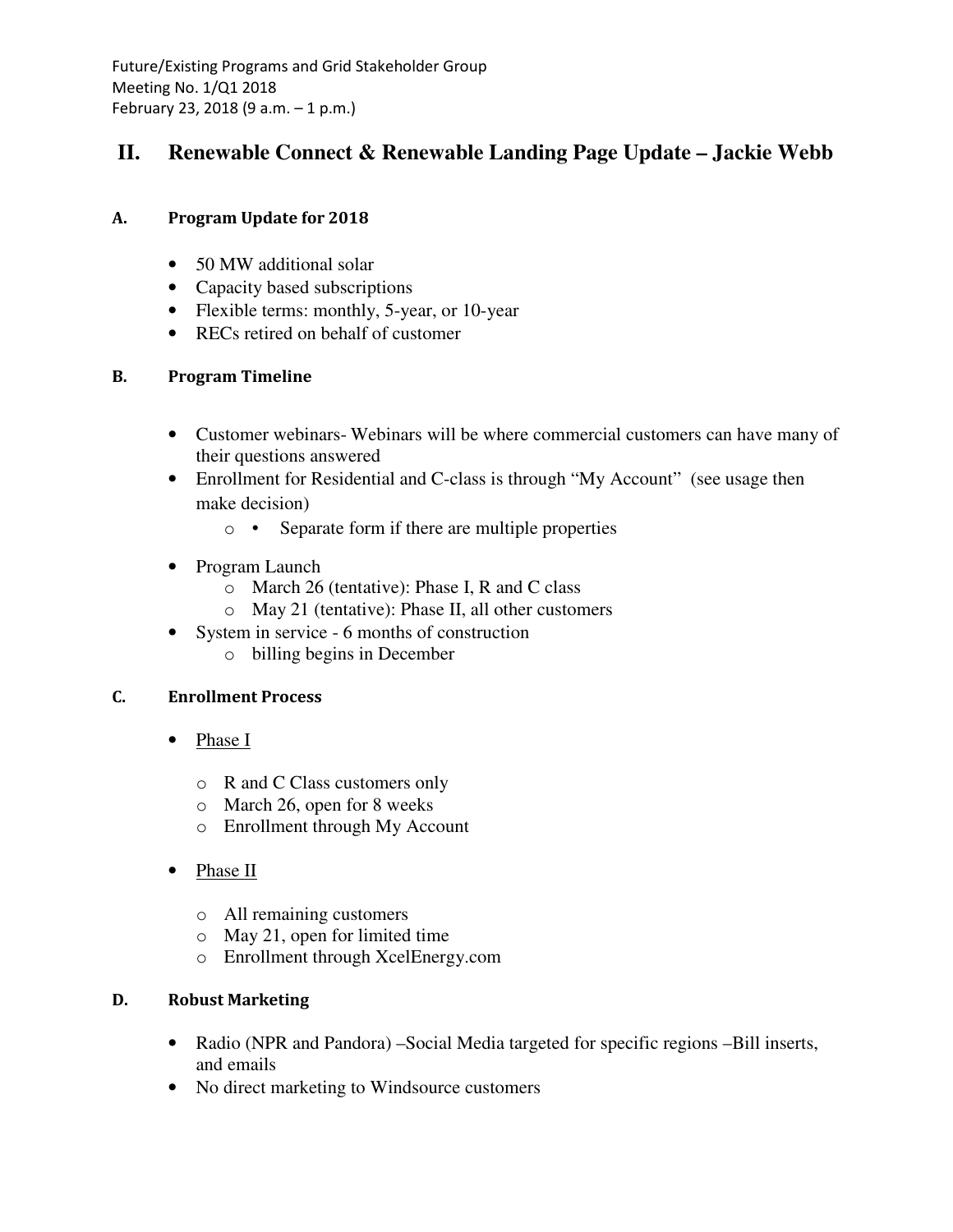• Fuel credit will be decided on an annual basis based off of yearly averages

#### *Discussion*

| Walter -           | Will the bill credit or charge change?                                             |
|--------------------|------------------------------------------------------------------------------------|
| $Jachyn -$         | Yes.                                                                               |
| <b>Chris Neil:</b> | Penalty of Withdrawal?                                                             |
| Jaclyn -           | \$50 residential \$100 C/I \$per KW charge for large customers                     |
| $EOC -$            | What if someone goes from month to month but wants to change to year or 5<br>year? |
| $Jachyn -$         | Depends on if it is sold out.                                                      |

#### **E. Renewable Experience**

- Advisor tool on CO renewable landing page
- Link to renewable program comparison chart from R<sup>\*</sup>C program page
- Presentation of other program options from individual program pages

### *Discussion*

| John -                                                                                   | Survey questions – one seemed odd, possibly political                                     |  |
|------------------------------------------------------------------------------------------|-------------------------------------------------------------------------------------------|--|
|                                                                                          | "Should renewable programs be fully funded by those who participate?"                     |  |
|                                                                                          | Seems slanted towards Xcel's programs                                                     |  |
| $Kerry -$                                                                                | This is a program questioner but not Net Metering.                                        |  |
| <b>Dan Merkle - How was the bar size decided? Savings and Time; "They seem to direct</b> |                                                                                           |  |
|                                                                                          | customers towards Xcel's programs such as $R^*C$                                          |  |
| Rick $C -$                                                                               | Private market not be hidden                                                              |  |
|                                                                                          | Maybe have the first question as "Do you need help choosing a program?"                   |  |
|                                                                                          | <b>Heath M.</b> – Where did we come up with the bar graphs? Seems to be weighted to Solar |  |
|                                                                                          | Connect.                                                                                  |  |
|                                                                                          |                                                                                           |  |

**Rebecca (COSEIA)** – requested to have a link to list of solar developers, per settlement roughly 50% or more of the industry are COSEIA members

Landing Page is good – but the **tool/bars**

**ACTION ITEM: Subgroup - Hold a meeting within a month about the Renewable Experience.** The landing page is good but the tool/bar needs fixed. Can we get path of questions and how they get directed to programs? Input by middle of next week for a meeting later in the week.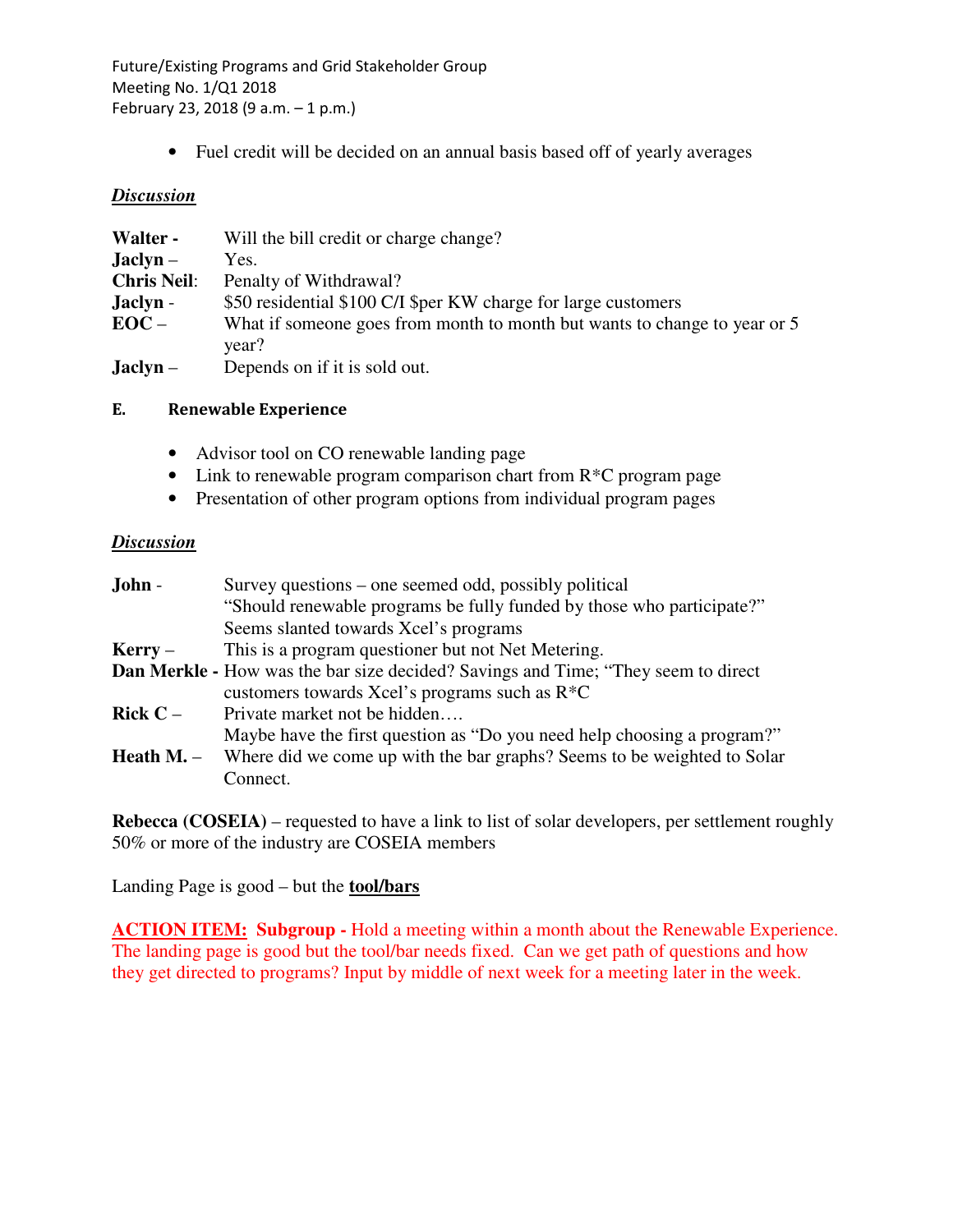# **III. Dashboards – Eric Van Orden**

• Eric stepped through all the dashboards.

### **A. Net metering only Applications–**

- Pegged for 63MW, approaching 100MW
- Want month to month reporting, quarterly, cumulative? CSEIA appreciates M to M
- "Concerns for the resource planning people because allocated was 24mw and its approaching 100MW (resource planning is aware of the programs) capacity added outside of the program?"
- Too much capacity? Hard to forecast for net metering and installed capacity

Dark blue in graphs represent about 50% of total completion. Possible more cancellations from solar rewards looking to get deposit back vs net metering.

### *Discussion*

| Rick $C$ . $-$ | kW and application numbers                                      |
|----------------|-----------------------------------------------------------------|
| Eric –         | kW and applications are basically the same.                     |
|                | <b>Chris Neil –</b> Worried about growth and resource planning. |

\*\*\*Make sure Resource Planning is aware of the concern that NEM only isn't included in the ERP - only RE Plan capacity.

# **IV. Solar Rewards- Kristin Gaspar**

### **A. Analyzing the cancellations in Q1 from 2017, analyzing 2018 and why there were cancellations?**

- No real answer, possibly looking to get deposit back? Too soon and realize it's not for them?
- Q1 had three duplicate applications from three different installers.
- 1st warning given. No changes to their user accounts at this time.
- 2nd warning reduces installer to one user license.
- during Medium program openings only
- No oddities/bug identified in system after IT review but rather user error.
- All duplicates were entered more than 1 minute apart 1 minute rule working
- Users can check if application was accepted in user portal
- Program is staying open longer.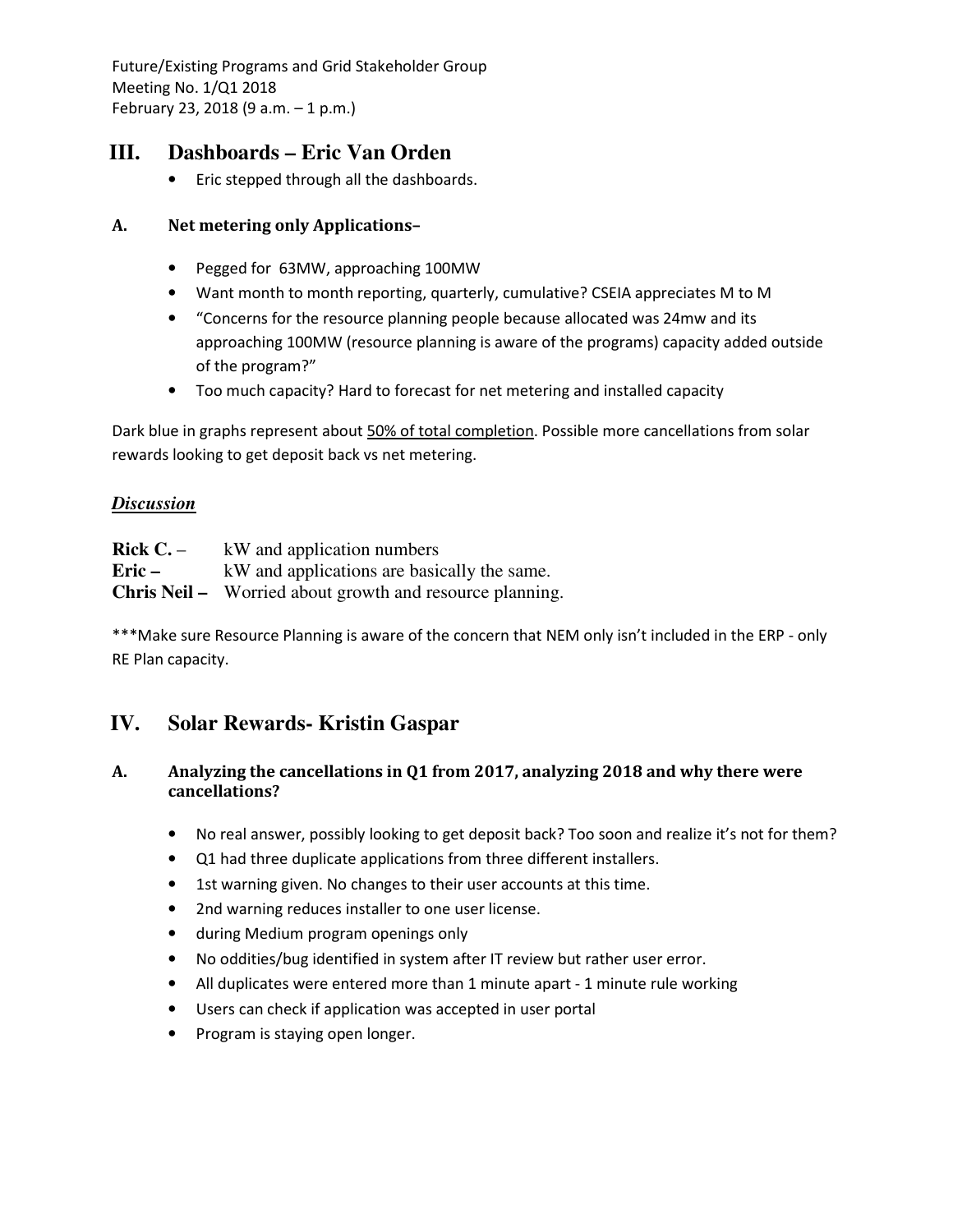#### *Discussion*

| <b>Brett:</b>   | What is the penalty?                               |
|-----------------|----------------------------------------------------|
| Kristin:        | \$1500 that goes to RESA (application fee)         |
| <b>Brett:</b>   | Can they use that forfeited fee for a new project? |
| <b>Kristin:</b> | No.                                                |

#### **B. Medium Program New Duplicate Rule**

- We know mistakes happen. But, there are also deliberate duplications.
- Have to reserve judgement and be fair across the board.
- Slow down and make entries count.
- We are open to holding trainings before the next program opening to review best practices.
- 1:1 with installer
- Xcel hosted training (in-person or webinar)
- COSEIA member call

#### *Discussion*

Medium seemed to be open a lot longer – the demand is not as high as it used to be.

**Rick** – impact to the pricing was happening before the tariff change happened.

#### **C. Large Programs**

- **The large RFP a single customer can take all 10MW or it can be split into multiple** 
	- o Weighs program to one large customer? "No, fair playing field for everyone."
	- o Can large customers continue to participate? "Yes. All customers can continue to participate as long as capacity remains."

#### *Discussion*

| Heath –   | Can IBM participate again?                                            |
|-----------|-----------------------------------------------------------------------|
| Xcel -    | Yes:                                                                  |
| Sara –    | 10MW of Net-Metering Only project on the report                       |
| Kristin – | Could be application that is hanging out there or going to be voided. |

#### **D. Battery Interconnection Update**

- Continue to review battery design packages in greater detail prior to application submittal so that subsequent submissions of that design should have fast approval.
	- o Reviewed six different design combinations so far
	- o Host continual training with engineers on battery review procedures
	- o Just over 10% Completed and over 60% in Final Documentation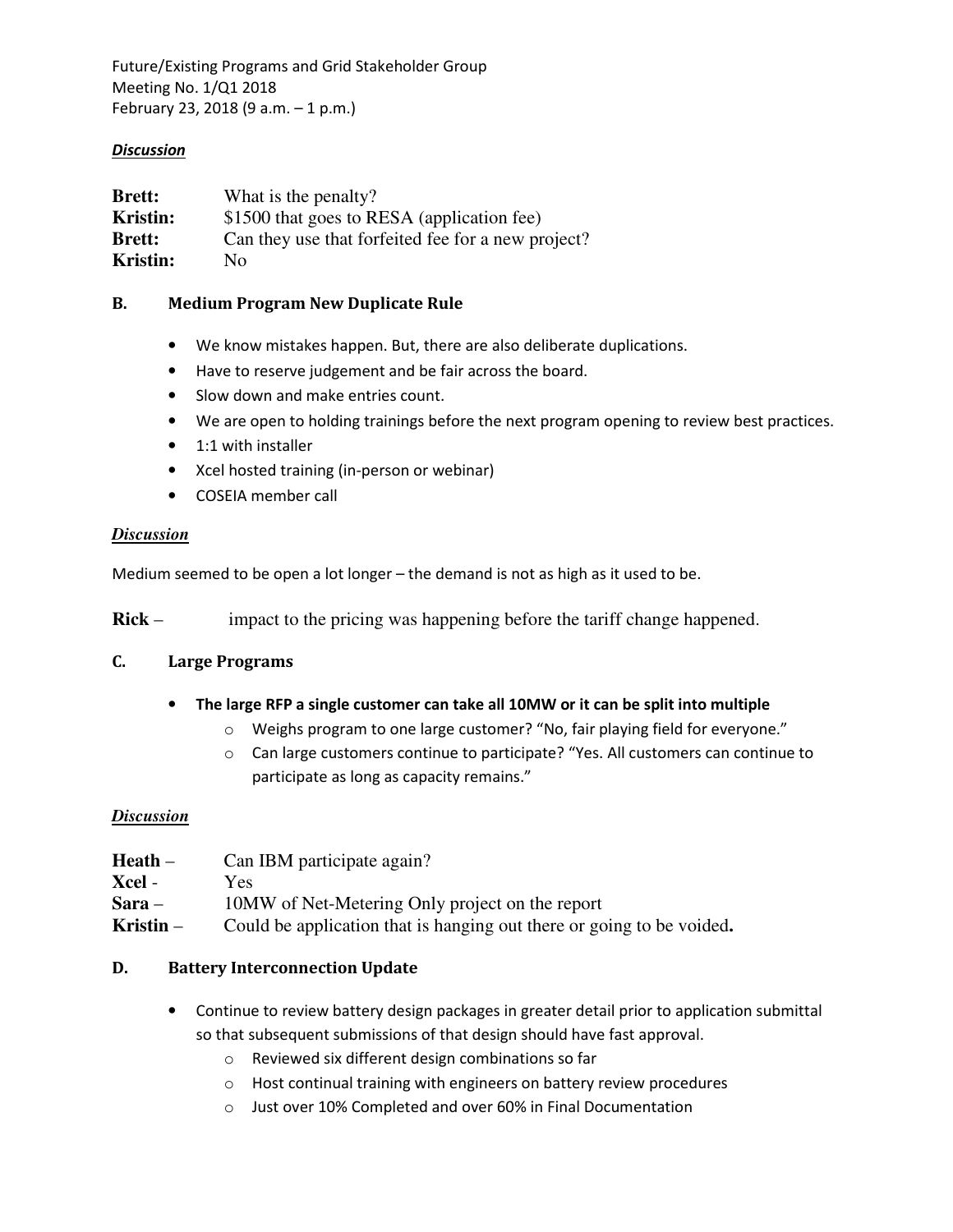### *Discussion*

| $Rick -$ | Is this just large scale?                                           |
|----------|---------------------------------------------------------------------|
| Xcel -   | Retail/Residential/Small                                            |
| Karey –  | Is there any way company can shine light on Senator Fenburg's bill? |

# **V. Solar Rewards Community – Shawn Queenan.**

# **A. Subscriber participation uptick in 2017**

- Program participation grew by nearly 25%
- Average subscriber received a bill credit of \$168.87

### **B. 2018 Q1 Forecast**

- 63MW planned to be interconnected by year end
- >1/3rd of 2016 RFP projects are in study or have an IA already
- 80% of 2016 Standard Offer projects have IAs signed or issued
- Many targeting Q2 and Q3 interconnections
- Program expected to double total interconnections 2018
- Release 2017 RFP, 2018 Low Income RFP, 2016 Standard Offer and other associated offerings

#### **C. Low-Income SR\*C RFP Bid Review**

# • **Eligibility Screening**

- o Was bid submitted before the RFP closed?
- o Did it include required bid fee?
- o Were all bid forms completed?
- o Does proposed system qualify as a community solar garden?
- o Is proposed interconnection within 18 months of award?
- o Will the proposed system use approved technologies?
- o Did the bid have a REC price based on production or up-front payment?

#### *Discussion*

| <b>Heath -</b> | Standard Offer for LI? |
|----------------|------------------------|
| Xcel -         | $30 - 2017$            |
|                | $35 - 2018$            |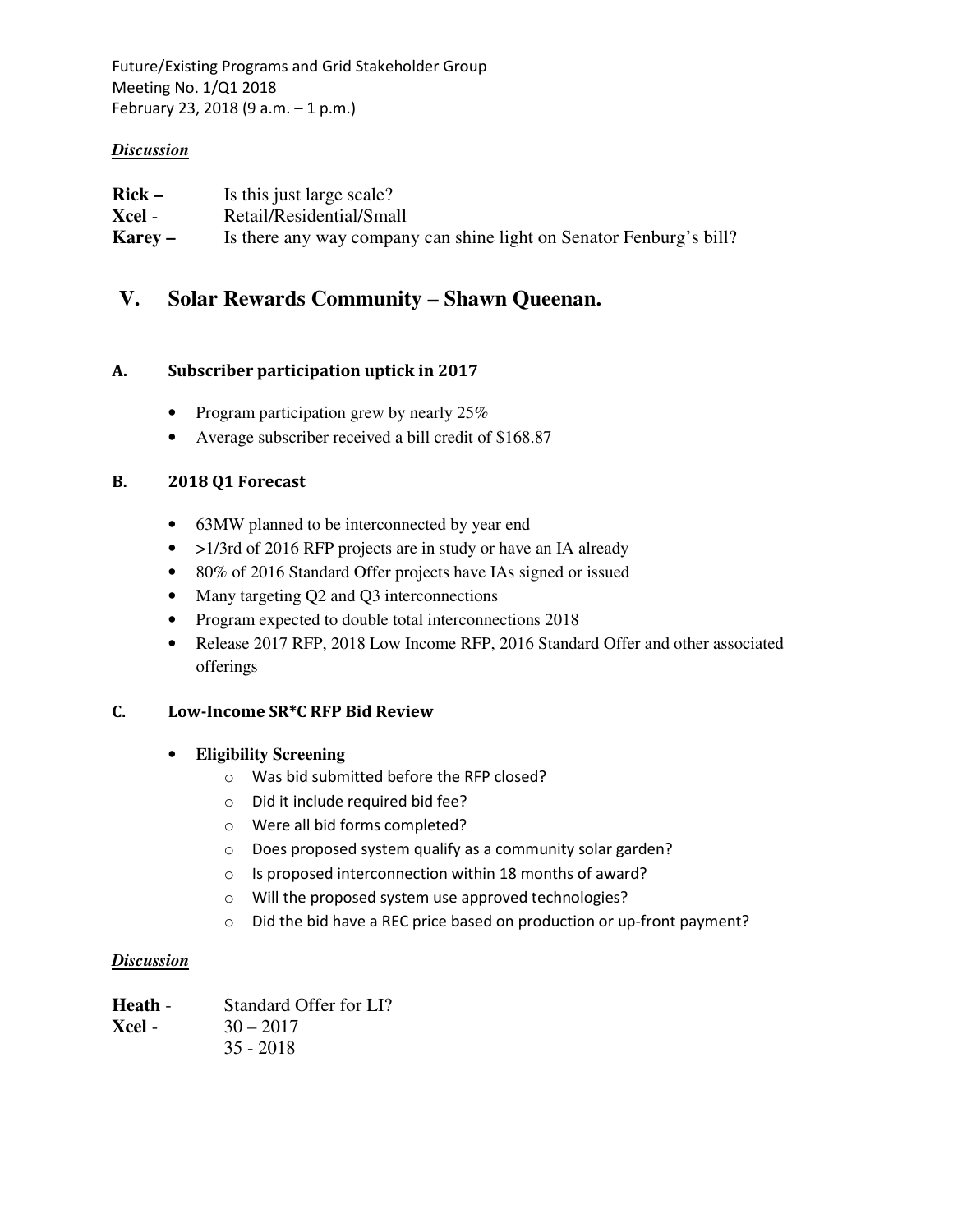# **VI. Product Development Update – Eric Maurer & Ryan Matley**

### **A. Future of Renewable Connect /Windsource**

- More info for willingness to pay –future of Windsource and Renewable Connect? Thoughts: Is there a way to combine the two offerings? They are fundamentally different. Cost factor issues of combining them
- Price is market based off of REC –Retired REC on their behalf –RC buying into a new resource – New or existing resources?
- Concerns with collapsing or combining-expand and create more options but don't shrink options
- What are the benefits of each program? Helping to educate customers on benefits
- Channeling resources in the Energy Outreach Colorado?
- Can we see how to quantity previous Windsource funds were allocated for wind and then how that affected the market and amount of increase in Wind energy?

#### *Discussion*

| ERIN O.(WRA) - | Windsource: prior understanding that renewables cost more, outdated due to<br>the fact that renewables have come down. No ability to offset fuel costs if you<br>are 100%, "do gooder tax" creating more of a mix of renewables and less with<br>one source |
|----------------|-------------------------------------------------------------------------------------------------------------------------------------------------------------------------------------------------------------------------------------------------------------|
| OCC:           | because WS has strong history - in calculation include older resources that cost<br>us more, like Cedar Creek at \$55/MWh. Balancing resource could include<br>batteries. Think about system as a whole, including existing renewables.                     |
| <b>COSEIA</b>  | thinks Windsource alternative needs to be open to competitive market                                                                                                                                                                                        |
| Gilliam:       | If lower renewable prices continue, community choice aggregators will come in.                                                                                                                                                                              |

# **Action Item: Q2 more of a PD Update**

 **What is a cost-based resource? (Neil) What is the resting cost???** 

# **VII. Hosting Capacity Resource Update – Kevin Cray**

# **VIII. Renewable Survey – Cheryl Wells**

- Cheryl gave an update on the survey results, which were overall favorable, and outlined what additional analysis will be done and presented at the next workgroup
- 70% who responded were Windsource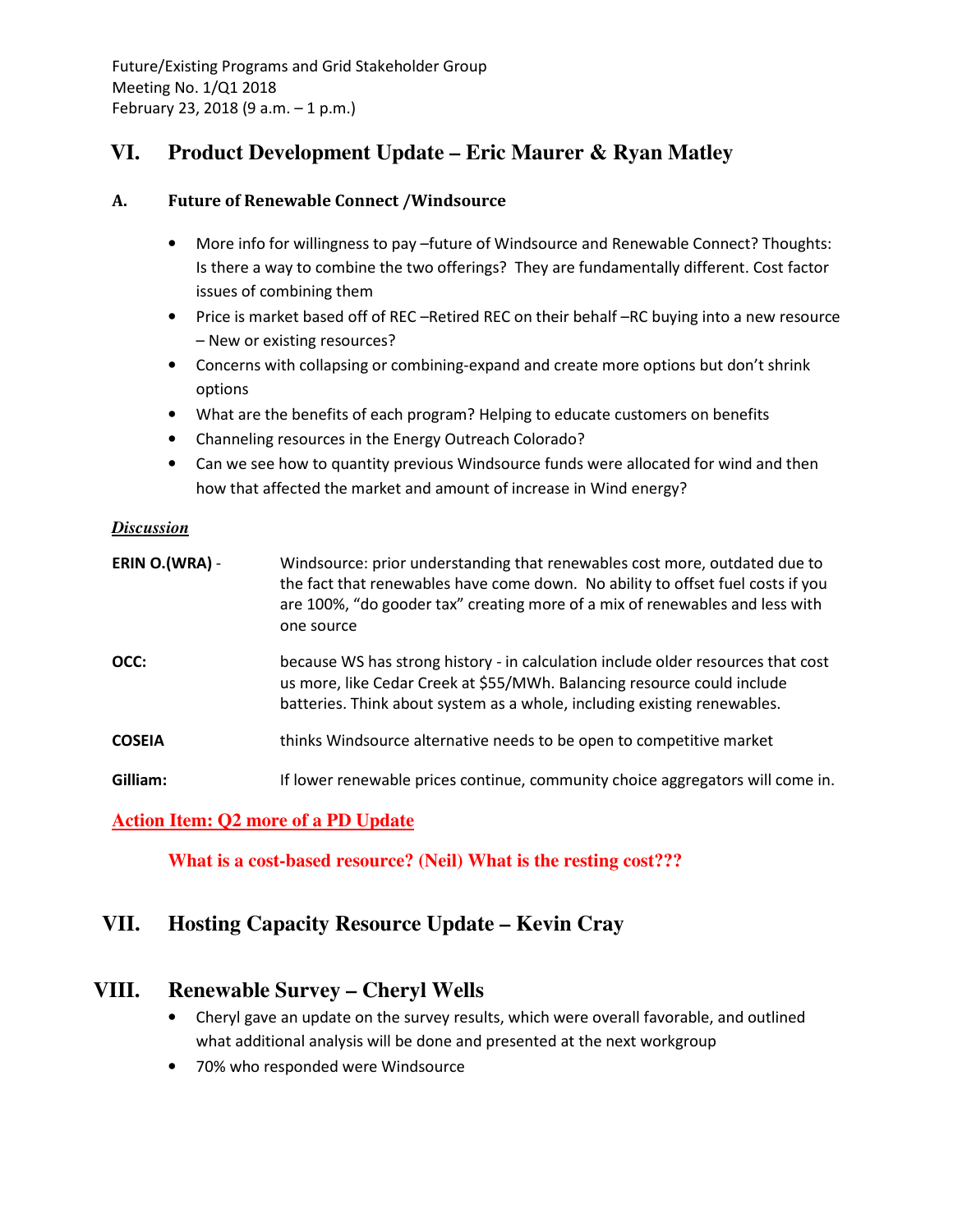# **IX. M-Docket – Neil Cowan**

- QF
- ERP
- RES
- DRP

# **X. Voluntary Carbon Reduction – Eric Maurer**

• Multiple value streams – one step

# *Discussion*

| Walter – | Is there a way to get type 2 customers to participate, since they are not     |
|----------|-------------------------------------------------------------------------------|
|          | allowed to export?                                                            |
| Eric -   | Customers not on time related rate – these customers.                         |
| $Rick -$ | Caution – Customer-sited storage to contribute to grid, we should make        |
|          | sure these restrictions are software and not hardware. Trust invertors to not |
|          | distribute to grid.                                                           |

# **A. DR Events**

- 4 hour event
- Near-Daily Dispatch
- 10-Minute Response

# *Discussion*

| Rick -  | Rate of Discharge – How are you judging that?   |
|---------|-------------------------------------------------|
| $Eric-$ | Discounting the rate of capacity in DR program. |

# **B. Vendor Eligibility**

- Deployment
- Utility experience
- Integrated API with DRMS provider
- Battery control capabilities

# **C. Next Steps**

- Rebate levels
- Size of program
- Measurement and verification plan
- Filing approach and timing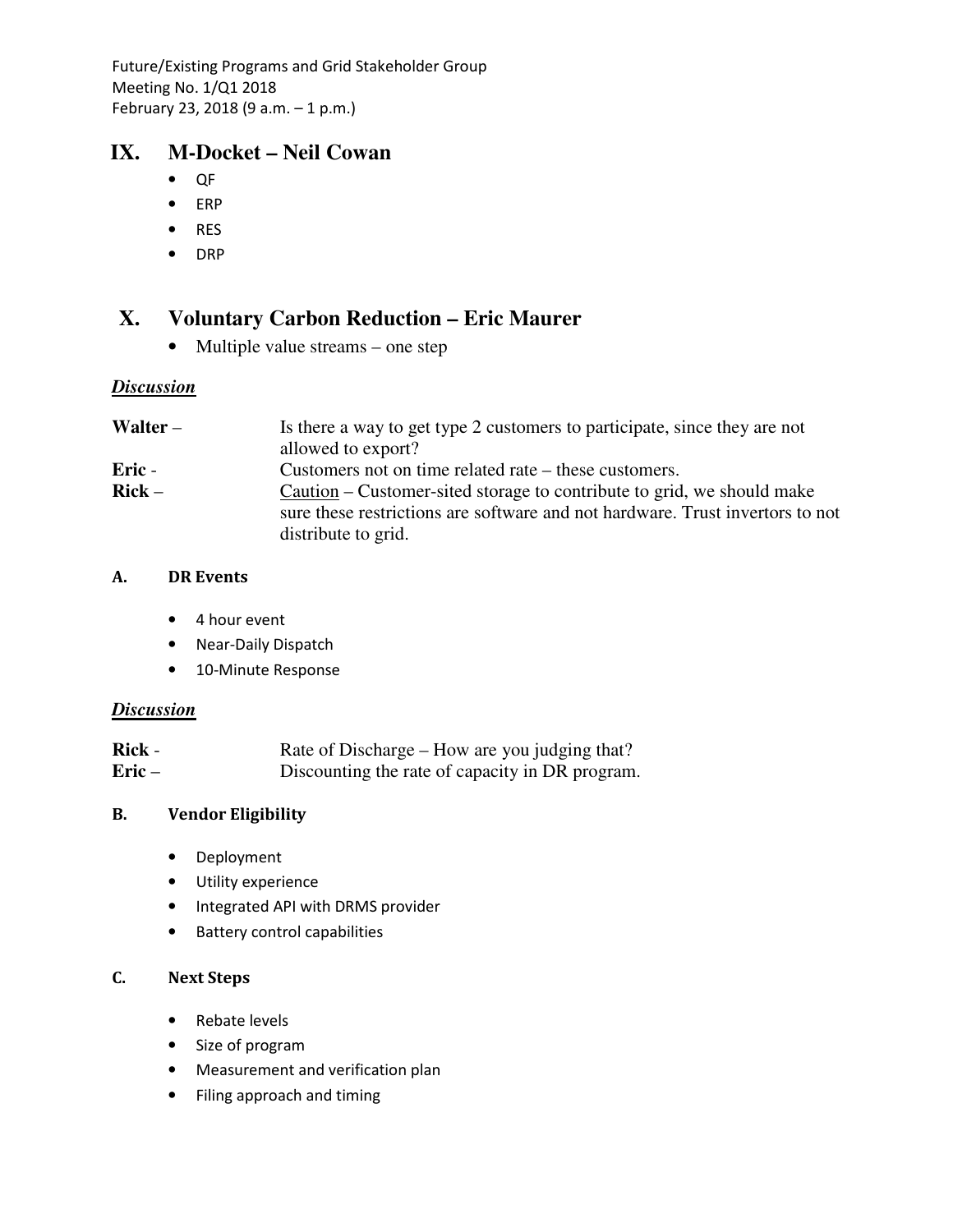• Interconnection interactions

#### *Discussion*

| $Rick -$ | Some sort of incentive to get people to participate?  |
|----------|-------------------------------------------------------|
| $Neil -$ | Think of Saver Switch, so yes Some sort of incentives |

# **XI. Avoided CT Starts meeting Debrief – Steve Wishart/Neil Cowan**

# **XII. SPVTOU Tariff– Steve Wishart**

- Pay per peak kW
- 30 MW Cap

#### *Discussion*

#### **Chris Neil** - Sum of their PV systems – 30 MW

- Time shifting
- Company is not in a place to lower 30% requirement(load factor)
	- $\circ$  Lowering to 24% would only add 6%

#### *Discussion*

| $John -$                   | Result of how we approach net metering $-$ sg demand customer $-$ special<br>designed rate – Xcel brought to industry. 18% customers are not served<br>by this rate $-$ so we are leaving out SG customer base. Concerns $-$ SG rate<br>- top to bottom opportunity to do Net-Metering, we should be looking into |
|----------------------------|-------------------------------------------------------------------------------------------------------------------------------------------------------------------------------------------------------------------------------------------------------------------------------------------------------------------|
| $Erin -$                   | how to serve these customers.<br>Three Case Settlement – rather than having a rate for solar and class, but<br>for different technologies – hoping for discussion for rate design.                                                                                                                                |
| Wishart $-$<br>Wishart $-$ | Buy-all, sell-all concepts.<br>Usually done in a Phase $II - TOU$ in Commercial use.                                                                                                                                                                                                                              |

# **ACTION – Have conversation about Rate Design for Commercial Customers – Any initial data request coming from stakeholders for next meeting.**

# **XIII. PLEXOS Modeling**

#### **A. 2 Methods**

- Solar weighted marginal cost
- Hourly PLEXOS marginal cost weighted by representative solar patter